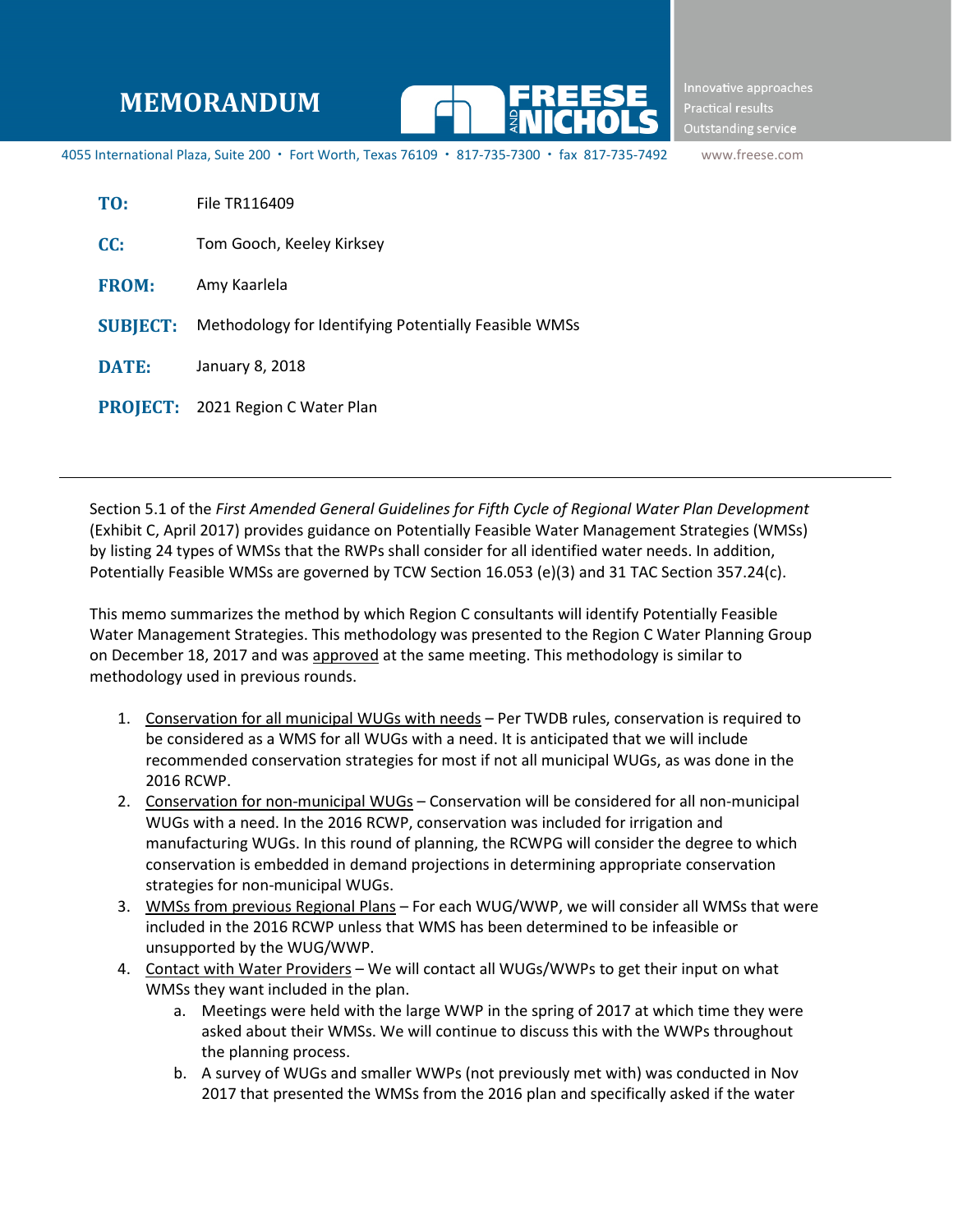Methodology for Identifying Potentially Feasible WMSs January 8, 2018 Page 2 of 2

> supplier agreed with the WMSs and if not, it asked them to provide other WMSs that they are considering.

- 5. Seek Input from Region C Members As the planning cycle progresses, all Region C members will be given opportunity to comment and/or provide input on the potentially feasible WMSs. These comments will be verified with the related water provider.
- 6. Accept Input from public As the planning cycle progresses, the public will be given multiple opportunities to comment and/or provide input on the potentially feasible WMSs. These comments will be verified with the related water provider.
- 7. Sufficient Quantity of Supply To be considered potentially feasible, a supply would need to provide a reasonable percentage of the need. This avoids having numerous WMSs that supply smaller percentages of the need. The exceptions to this would be: conservation, drought management, and ASR.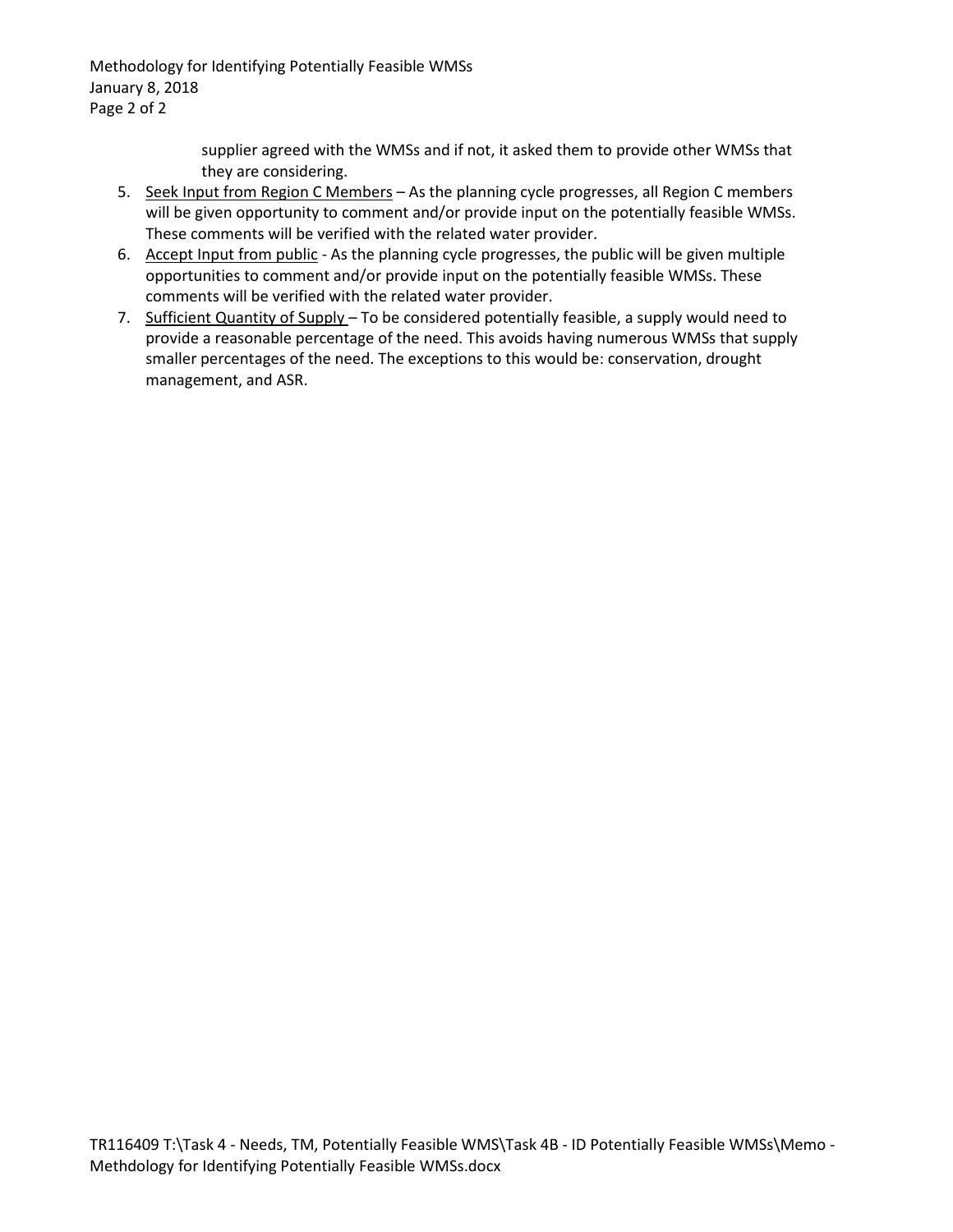## **5.1 Potentially Feasible Water Management Strategies**

As required by TWC §16.053(e)(3), and 31 TAC §357.34(c) the RWPs shall consider, **but not be limited to considering**, the following types of water management strategies for all identified water needs:

- 1. conservation
- 2. drought management
- 3. reuse
- 4. management of existing water supplies
- 5. conjunctive use
- 6. acquisition of available existing water supplies
- 7. development of new water supplies
- 8. developing regional water supply facilities or providing regional management of water supply facilities
- 9. developing large-scale desalination facilities for seawater or brackish groundwater that serve local or regional brackish groundwater production zones identified and designated under TWC §16.060(b)(5)<sup>[34](#page-2-0)</sup>
- 10. developing large-scale desalination facilities for marine seawater that serve local or regional entities
- 11. voluntary transfer of water within the region using, but not limited to, contracts, water marketing, regional water banks, sales, leases, options, subordination agreements, and financing agreements
- 12. emergency transfer of water under TWC §11.139
- 13. interbasin transfers of surface water
- 14. system optimization
- 15. reallocation of reservoir storage to new uses
- 16. enhancements of yields
- 17. improvements to water quality
- 18. new surface water supply
- 19. new ground[wa](#page-2-1)ter supply
- 20. brush control35

 $\overline{a}$ 

- 21. precipitation enhancement
- 22. aquifer storage and recovery
- 23. cancellation of water rights
- 24. rainwater harvesting

The Technical Memorandum, IPP, and final adopted RWP shall include:

- 1. the documented process used by the RWPG to identify potentially feasible WMS; and,
- 2. the list of all identified WMSs that were considered potentially feasible for meeting a need in the region per 31 TAC §357.12(b). Potentially feasible WMSs shall include those listed

<span id="page-2-0"></span><sup>&</sup>lt;sup>34</sup> Note that local or regional brackish groundwater production zones are only relevant to brackish groundwater sources, not seawater.

<span id="page-2-1"></span><sup>&</sup>lt;sup>35</sup> See Section 5.2.2 for further guidance when evaluating brush control strategies.